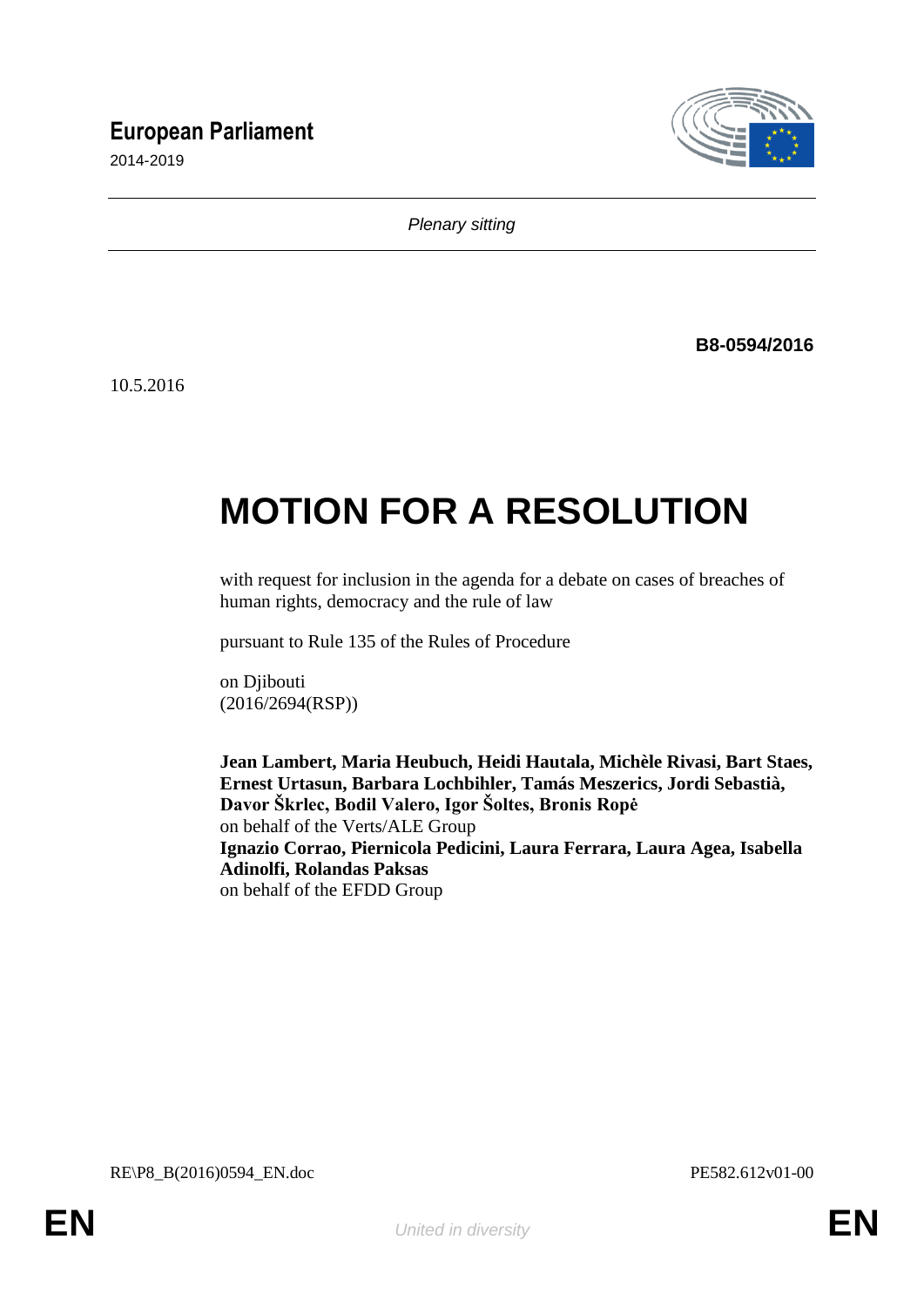#### **B8-0594/2016**

## **European Parliament resolution on Djibouti (2016/2694(RSP))**

## *The European Parliament*,

- having regard to its previous resolution of 4 July 2013 on the situation in Djibouti;
- Having regard to the statements of the spokesperson of the European external Action Service of 12 April 2016 and of 23 December 2015 on the political situation in Djibouti;
- Having regard to the Rome Statute of the International Criminal Court to which Djibouti is a State party since 2003;
- having regard to the African Charter of Human and Peoples' Rights, which Djibouti has ratified,
- Having regard to, a framework agreement signed on 30 December 2014between the UMP, the coalition in power, and the USN, the coalition of opposition parties aimed at promoting "peaceful and democratic national politics";
- Having regard to decree no. 2015-3016 PR/PM 24 November 2015, adopted by the Djibouti Council of Ministers establishing exceptional security measures, following the Paris attacks on 13 November 2015
- Having regard to the Cotonou agreement and in particular to its Art. 8 on the Political Dialogue and art. 96 on consultation procedure and appropriate measures as regards human rights, democratic principles and the rule of law
- A. whereas the incumbent President Ismail Omar Guelleh, who came to power in 1999, was re-elected in 2005 with 100 % of the votes and announced that he would not stand again for election in 2016;
- B. whereas President Guelleh was re-elected in April 2011 with close to 80 % of the votes in elections after Parliament changed the constitution removing the term limit;
- C. whereas the framework agreement signed on 30 December 2014 between the ruling party and the coalition of opposition foresaw a reform of the Electoral committee ", as well as the creation of a shared parliamentary commission responsible for organising the presidential election; whereas in August 2015 the Government announced that no reform of CENI;
- D. whereas in December 2015 President Guelleh announced his intention to run for a fourth term;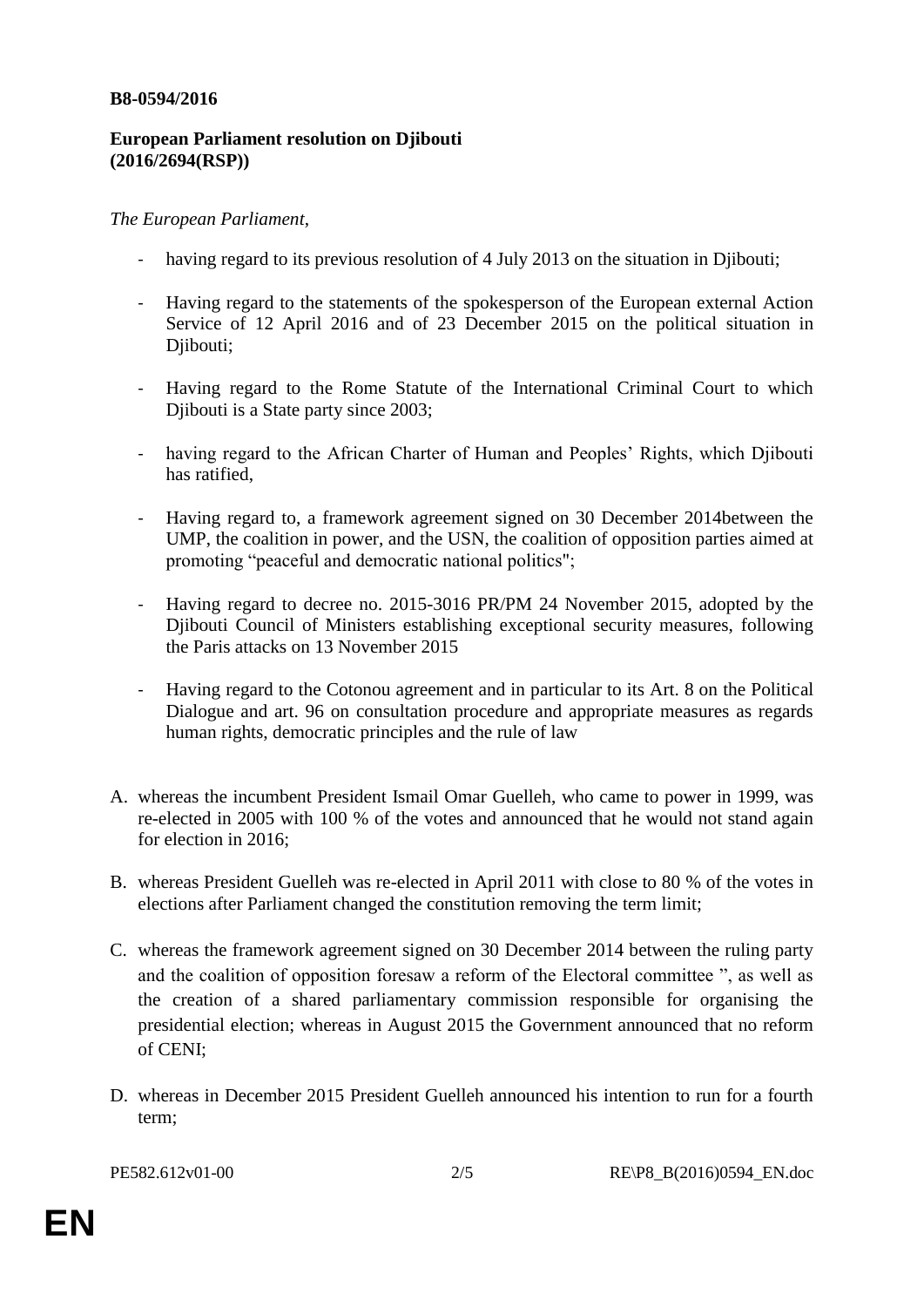- E. whereas President Guelleh was elected last 8 April for the fourth time as President, with 86,68 % of ballots cast, according to the Ministry of interior.
- F. whereas three contenders to the Presidency, Omar Elmi Khaireh, Mohamed Moussa Ali and Djama Abdourahman Djama, rejected the results as false;
- G. Whereas last 21 December Djibouti security forces repressed in blood a religious celebration and a meeting of the opposition and killed, according to Djibouti's Human Rights League, 28 people while 52 were injured and 34 disappeared;
- H. whereas during the assault, several opposition leaders were wounded; whereas Abdourahman Mohamed Guelleh, the secretary general of the USN, the coalition of opposition parties, was arrested on the 21 December 2015 and released on bail the 5 April 2016, but still faces criminal charges, linked to his political activities;
- I. Whereas media and journalists are not allowed to operate freely in Djibouti and are often intimidated, as in the case of the BBC team covering the election that was arrested in Djibouti-city for more than 17 hours without explanation and expelled immediately on 6 April 2016, or as in the case of the journalist Mohamed Ibrahim Wais who was arrested and tortured in jail; whereas the only opposition newspaper "l'Aurore" was shut down by court order on 19 January 2016;
- J. whereas antiterrorist legislative taken after the November attack in Paris were invoked by Djibouti Prime Minister Abdoulkader Kamil Mohamed, to declare a ban on assembly and gatherings in public areas. whereas since the promulgation of these measures, thirty members and leaders of the USN coalition have been arrested; whereas Article 6.1 of the decree 2015-3016 PR/PM states that "associations or assemblies that de facto participate in the commission of acts or that seriously disturb public order or whose activities facilitate or incite the commission of such acts shall by closed down by a decree of the Council of Ministers".
- K. whereas the 1992 Djibouti Constitution recognises fundamental liberties and basic principles of good governance;
- L. whereas Djibouti has a very high rate of female genital mutilations despite a legal framework forbidding such practices;
- M. whereas Djibouti is a state party to the Rome Statute of the International Criminal Court; whereas Djibouti has extended an invitation to the President of Sudan, Omar Al-Bashir, to participate at the inauguration ceremony of President Guelleh despite the latter facing an arrest warrant from the International Criminal Court;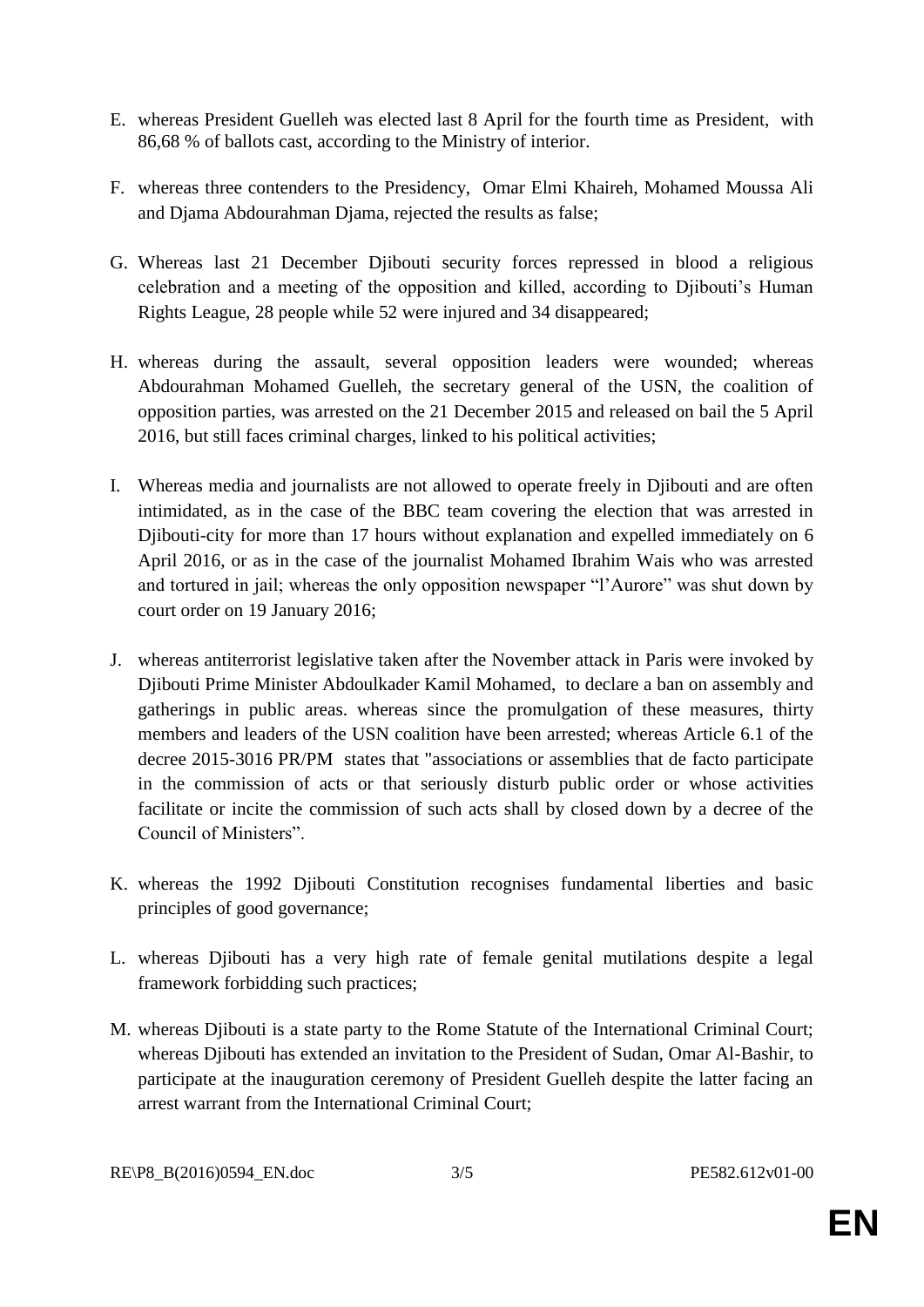- N. whereas the EU is supporting Djibouti in the security sector due to its perceived importance in contributing to regional stability,
- O. whereas according to the World Bank more than 23% of the population in Djibouti lives in extreme poverty. whereas Djibouti's economy is dependent on foreign financing, Foreign Direct Investments, rents from foreign countries' military bases, and port services, which capitalize on both the strategic position at the southern entrance to the Red Sea and the fact it is Ethiopia's main import-export route;
- P. whereas Djibouti is a signatory to the International Covenant on Civil and Political Rights as well as the International Covenant on Economic, Social and Cultural Rights;
- Q. whereas the European Union should launch without delay a regular political dialogue with Djibouti under art. 8 and art. 96 of the Cotonou Agreement;
- 1. Takes note of the reelection of President Guelleh, but underlines allegations of widespread fraud during the electoral process; calls on the Djibouti authorities to investigate all reported cases of fraud;
- 2. recalls that respect for human rights and the rule of law are crucial to the EU's policies to promote development in Djibouti and throughout the Horn of Africa;
- 3. Strongly condemns the use of violence by the security forces at Buldhuqo the 21 December 2015 and calls for an investigation and persecution of those responsible;
- 4. welcomes the last release of political prisoners, urging the immediate release of any other individual jailed for exercising the right to peaceful assembly and freedom of expression
- 5. Calls the government and the opposition to continue to dialogue and work together on the implementation of the framework agreement on political reforms which they signed end of 2014.
- 6. Insists on the importance to launch democratic reforms to set up a robust system of governance, guaranteeing inclusiveness and respect of Human rights;
- 7. Calls on the Government of Djibouti to respect the Universal Declaration of Human Rights and the African Charter, including the right to peaceful assembly, freedom of expression and association;
- 8. Urges the Government of Djibouti to immediately invite the UN Special Rapporteur on the rights to freedom of peaceful assembly and of association and other UN human rights experts to visit Djibouti to report on the situation;
- 9. Requests the EEAS to act with utmost care in its support to Djibouti in the field of security in order not to contribute to acts of repression;